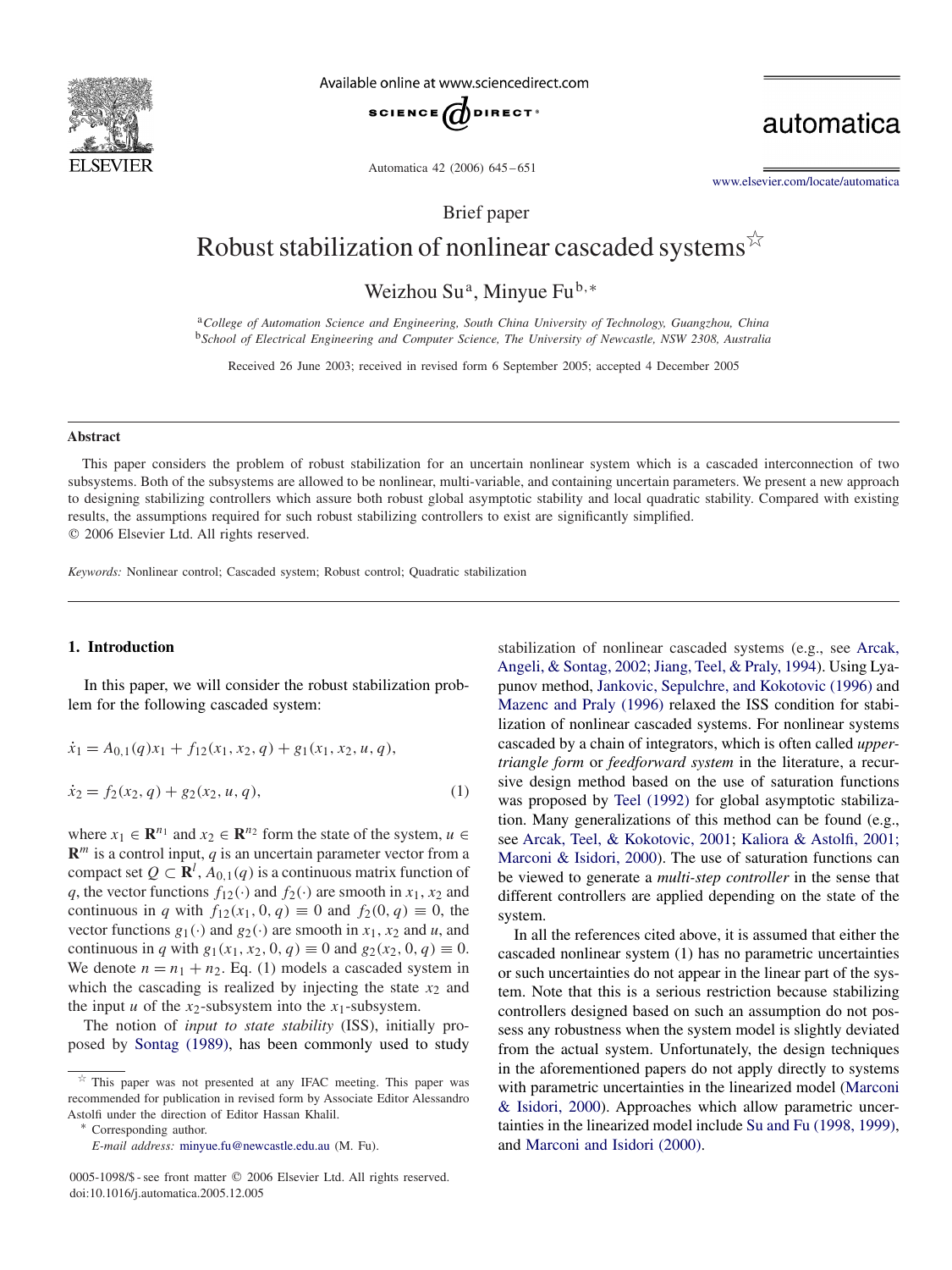In this paper, we consider a class of cascaded systems with parametric uncertainties which are much more general than the upper-triangular structure. We study the problem of designing a robust stabilizing controller for such a system. More precisely, we consider the cascaded nonlinear system (1) in which the driven subsystem is a multi-variable system while the driving subsystem is not assumed in the upper-triangular form. If the system is void of parametric uncertainties or the uncertainties are restricted by a very special structure, this system can usually be transformed into a feedforward system. However, we do not impose such a restriction. Consequently, the recursive design method based on saturation functions is not applicable in this case. Due to this reason, we present a new, two-step controller design method for the stabilization of the system. In the first step, a global stabilizing controller of the driving subsystem is used to steer the state  $x_2$  of the subsystem into a small region around the origin while the state  $x_1$  of the driven subsystem is bounded. In the second step, a non-quadratic Lyapunov function is constructed and a nonlinear controller based on this Lyapunov function keeps the state  $x_2$  in the small region and steers the state  $(x_1, x_2)$  to zero. Our approach differs from other multi-step approaches such as in [Teel \(1992\)](#page-6-0) and its generalizations as mentioned earlier is that our approach does not require a precise system model in the controller design. This significantly improves the robustness of the resultant system. In particular, for a feedforward system, our approach allows any bounded uncertain parameters as long as the bounds are known. Compared with the existing results, the admissible uncertain parameter set is notably expanded. Furthermore, the common assumption in the existing works that the order of  $x_2$ in the interconnection term  $f_{12}(x_1, x_2, q)$  is greater than one is removed. For a feedforward system, our approach not only allows a linear term of the first element of  $x_2$  to enter this interconnection term but also allows the system to be in a more general upper-triangular structure.

The organization of this paper is as follows. In Section 2, the formulation and assumptions about the robust stabilization problem are discussed for the uncertain nonlinear cascaded system (1). Then we will introduce a new design method for the system (1) in Section 3. A design example and simulation results will be presented in Section 4. Finally, conclusions and discussion will be given in Section 5. The work in this paper is based on our previous work (Su & Fu, 1998, 1999) on the upper-triangular structure.

#### **2. Formulation and assumptions**

In this section, the problem under consideration is formulated and the assumptions are discussed.

Denote the locally linearized model of (1) at the origin in  $\mathbf{R}^n$  by

$$
\dot{x} = A_0(q)x + B_0(q)u, \quad x \in \mathbf{R}^n,
$$
\n(2)

where  $x = [x'_1, x'_2]'$  and, for  $\forall q \in Q$ ,

$$
A_0(q) = \begin{bmatrix} A_{0,1}(q) & A_{0,12}(q) \\ 0 & A_{0,2}(q) \end{bmatrix}, \quad B_0(q) = \begin{bmatrix} B_{0,1}(q) \\ B_{0,2}(q) \end{bmatrix}. \quad (3)
$$

For simplicity, we first consider the case where

$$
g_1(x_1, x_2, u, q) \equiv 0
$$
 and  $g_2(x_2, u, q) = B_2(x_2, q)u$ . (4)

The discussion will be extended to a general case in the next section.

Under the structure (4), we have  $B_{0,1}(q) = 0$  and  $B_{0,2}(q) = 0$  $B_2(0, q)$ . Due to the assumption in the last section that  $f_{12}(x_1, x_2, q)$  is smooth in  $x_1, x_2$  and continuous in *q* and  $f_{12}(x_1, 0, q) \equiv 0$  for  $\forall x_1 \in \mathbb{R}^{n_1}$  and  $q \in Q$ , there exist matrix functions  $F_{11}(x_1, x_2, q)$  and  $F_{12}(x_2, q)$ , smooth in  $(x_1, x_2)$ and continuous in *q*, such that for all  $x_1 \in \mathbb{R}^{n_1}$ ,  $x_2 \in \mathbb{R}^{n_2}$  and *q* <sup>∈</sup> *Q*,

$$
f_{12}(x_1, x_2, q) = F_{11}(x_1, x_2, q)x_1
$$
  
+ 
$$
[A_{0,12}(q) + F_{12}(x_2, q)]x_2
$$
 (5)

and

 $F_{11}(x_1, 0, q) \equiv 0$ ,  $F_{12}(0, q) \equiv 0$ .

Suppose that system (1) also satisfies the following assumptions:

**Assumption 1** (*Critical stability of the driven subsystem*). There exist a small neighborhood  $\Omega \subset \mathbb{R}^{n_2}$  around the origin in  $\mathbb{R}^{n_2}$  and a positive definite matrix  $P_1 \in \mathbb{R}^{n_1 \times n_1}$  such that, for  $\forall x_1 \in \mathbb{R}^{n_1}$ ,  $\forall x_2 \in \Omega$  and  $\forall q \in \mathcal{Q}$ ,

$$
P_1[A_{0,1}(q) + F_{11}(x,q)] + [A_{0,1}(q) + F_{11}(x,q)]'P_1 \leq 0. \quad (6)
$$

**Assumption 2** (*Global asymptotic stabilizability of the driving system*). There exists a smooth controller  $u_0(x_2)$  such that the system

$$
\dot{x}_2 = f_2(x_2, q) + g_2(x_2, u_0(x_2), q) \tag{7}
$$

is globally asymptotically stable.

**Assumption 3** (*Growth constraint*). There exist smooth and positive definite functions  $\gamma_1(x_2)$  and  $\gamma_2(x_2)$  such that

$$
||F_{11}(x_1, x_2, q)|| \leq \gamma_1(x_2), \quad ||F_{12}(x_2, q)|| \leq \gamma_2(x_2). \tag{8}
$$

**Assumption 4** (*Local quadratic stabilizability*). There exist a linear state feedback matrix  $K = [K_1 \ K_2]$  and a symmetric and positive-definite matrix *<sup>P</sup>*<sup>0</sup>

$$
P_0 = \begin{bmatrix} P_1 & -P_1 W \\ -W'P_1 & P_2 + W'P_1 W \end{bmatrix}
$$
 (9)

such that, for  $\forall q \in Q$ ,

$$
P_0[A_0(q) + B_0(q)K] + [A_0(q) + B_0(q)K]'P_0 < 0. \tag{10}
$$

That is, a locally quadratic Lyapunov function of the system is given by

$$
V_0(x_1, x_2) = (x_1 - Wx_2)'P_1(x_1 - Wx_2) + x'_2P_2x_2.
$$

In the rest of this section, we provide some justifications for the assumptions above. We first note that critical stability of the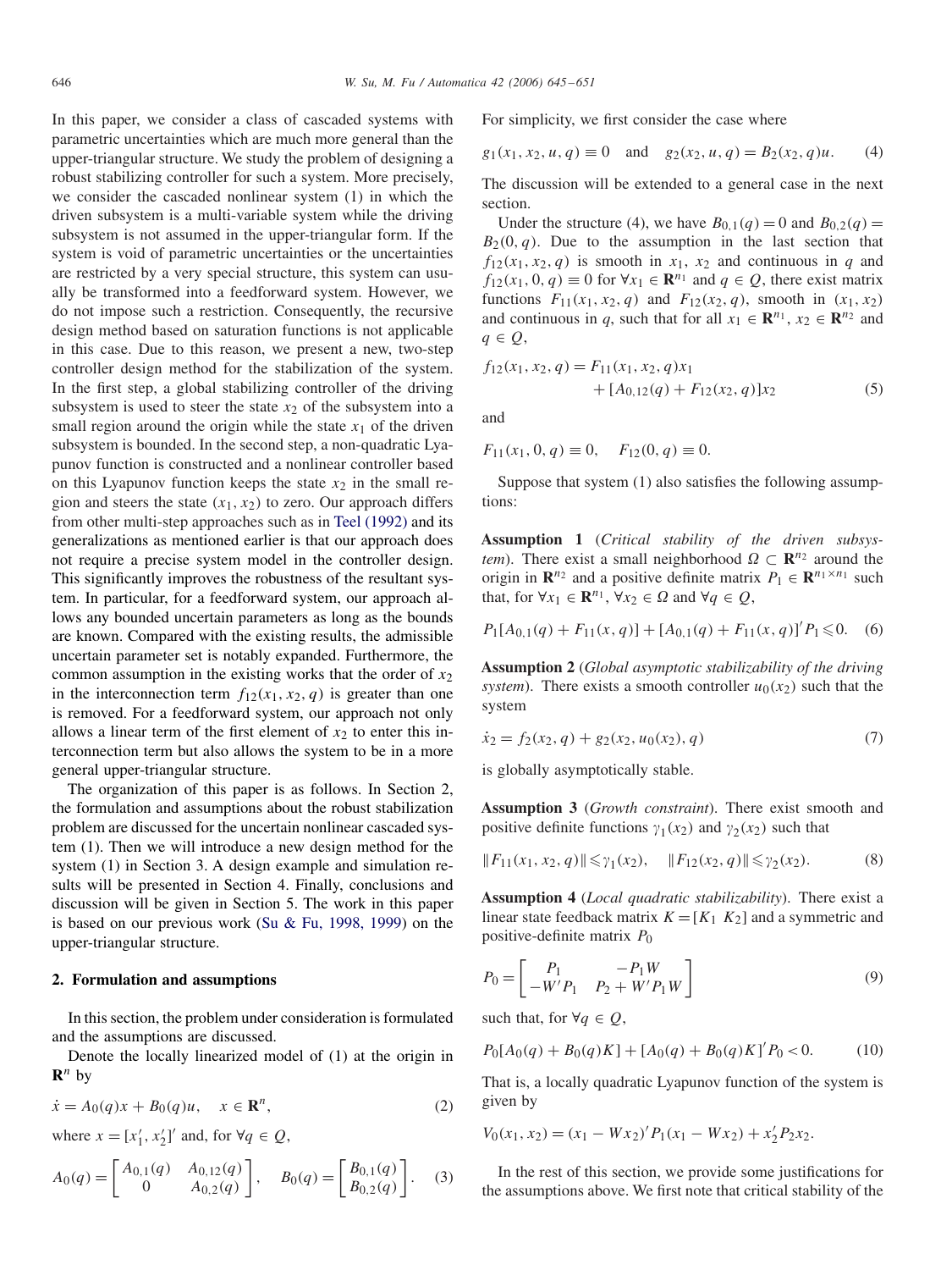driven system is commonly assumed in the work of cascaded nonlinear systems or feedforward nonlinear systems (see, for example, Jankovic et al., 1996; Marconi & Isidori, 2000; Teel, 1992). Assumption 1 is the robust version of this common assumption. To justify this assumption, we note several points:

(1) When the state  $x_1$  is a scalar and  $F_{11}(x_1, x_2, q) \equiv 0$ , this condition merely requires  $A_{0,1}(q)$  to be non-positive. In fact,  $A_{0,1}(q) \equiv 0$  and  $F_{11}(x_1, x_2, q) \equiv 0$  are required in the most of works for feedforward systems (see for example, Marconi & Isidori, 2000; Teel, 1992).

(2) When  $x_1$  is not a scalar, a similar condition was discussed by [Jankovic et al. \(1996\).](#page-6-0) It is assumed in A2, Lemma 1 of the above paper that the driven subsystem has the form

$$
\dot{x}_1 = \begin{bmatrix} \tilde{f}_{11}(x_{11}) \\ F_{12}x_{12} + \tilde{f}_{12}(x_{11}, x_{12}) \end{bmatrix}, \quad x_1 = \begin{bmatrix} x_{11} \\ x_{12} \end{bmatrix}, \quad (11)
$$

where  $\dot{x}_{11} = \tilde{f}_{11}(x_{11})$  is globally asymptotically stable and (11) is I vanished and the United States and Consider  $\tilde{f}_{11}(x_{11})$ is Lyapunov stable. In our case, we do not consider  $\tilde{f}_{11}(x_{11})$ .<br>It can be shown that requiring (11) to be I vanuous stable is It can be shown that requiring (11) to be Lyapunov stable is similar to Assumption 1.

(3) To show that stabilizability may be impossible without (6), we consider the following example:

$$
\dot{x}_1 = \varepsilon x_1 + 2x_2 + x_2^2, \quad \varepsilon > 0, \n\dot{x}_2 = u.
$$

It is easy to verify that its local linearized model is stabilizable. However,  $2x_2 + x_2^2 \ge -1$ , implying that  $x_1(t)$  will diverge if  $x_1(0) > 1$  is regardless what control is used  $x_1(0) > 1/\varepsilon$  regardless what control is used.

Assumption 3 implies that the interconnection term  $f_{12}(x_1, x_2, q)$  has a linear growth with respect to  $x_1$ . This is also a common assumption in stabilization of feedforward nonlinear systems; see, e.g., [Jankovic et al. \(1996\),](#page-6-0) and Mazenc and Praly (1996)[.](#page-6-0) [An](#page-6-0) [important](#page-6-0) [property](#page-6-0) [of](#page-6-0) [this](#page-6-0) [assum](#page-6-0)ption is given below:

**Lemma 1.** *Suppose system* (1) *satisfies Assumptions* 1–3. *Then <sup>x</sup>*<sup>1</sup> *in system* (1) *is bounded within any finite time interval*, *i.e.*, *given any*  $x(0)$  *and*  $T > 0$ *, there exists*  $M(x(0), T)$  *such that*  $||x_1(t)|| \leq M(x(0), T)$  *for all*  $0 \leq t \leq T$ .

#### **Proof.** See [Jankovic et al. \(1996\).](#page-6-0)  $\Box$

Assumption 4 is naturally required because we want the controlled system to be locally quadratically stable. The problem of designing local quadratic stabilizers and their associated Lyapunov functions is not the focus of this paper. We only note that many design approaches are available. For example, Wei (1990) [provides](#page-6-0) [a](#page-6-0) [systematic](#page-6-0) [design](#page-6-0) [method](#page-6-0) [for](#page-6-0) [quadratic](#page-6-0) stabilization of uncertain feedforward linear systems.

#### **3. Multi-step design for nonlinear cascaded systems**

In this section, the design method of two-step controller is presented for the case where  $g_1(x_1, x_2, u, q) \equiv 0$  and  $g_2(x_2, u, q) = B_2(x_2, q)u$  in system (1). The result will be extended to a general case later.

We first design a robust controller for system  $(1)$  when  $x_2$ is sufficiently small. This design is based on the use of a nonquadratic Lyapunov function. Suppose system (1) satisfies Assumptions 1–4. Define

$$
V_2(x_2) = x_2' P_2 x_2, \quad V_2^{-1}(\mu) := \{x_2 | V_2(x_2) < \mu\},\tag{12}
$$

where  $\mu > 0$  is to be specified. Then choose

$$
V(x_1, x_2) = (x_1 - Wx_2)'P_1(x_1 - Wx_2) + \int_0^{V_2(x_2)} s(w) dw
$$
\n(13)

as a non-quadratic Lyapunov function candidate for system (1) in the region  $R^{n_1} \times V_2^{-1}(\mu)$ , where  $s(w)$  is a positive, smooth, and monotonically non-decreasing function for  $w \in [0, \mu)$ , with  $s(0) = 1$  and

$$
\int_0^{V_2} s(w) dw \to \infty, \quad \text{as } V_2 \to \mu. \tag{14}
$$

**Remark 1.** A particular choice of  $s(\cdot)$  is given by

$$
s(w) = \left(\frac{\mu}{\mu - w}\right)^k, \quad k \geqslant 1.
$$

For the case of  $k = 1$ , this corresponds to a Lyapunov function used in [Teel and Praly \(1995\).](#page-6-0) In general, the Lyapunov function (13) is non-quadratic. However it is a locally quadratic Lyapunov function around the origin because  $s(\cdot)$  is a smooth function around the origin. We also note that the function  $\int_0^{V_2(x_2)} s(w) dw$  resembles a "potential barrier" and the Lyapunov function (13) is valid only for  $(x_1, x_2) \in R^{n_1} \times V_2^{-1}(\mu)$ , i.e.,

$$
V(x_1, x_2) \to \infty \quad \text{as } V_2(x_2) \to \mu.
$$

This implies that, for system (1), if  $x_2(0) \in V_2^{-1}(\mu)$  then<br> $x_2(0) \in V^{-1}(\mu)$  for all  $\mu > 0$  as long as that  $V(\mu, \mu) \leq 0$ . In  $x_2(t) \in V_2^{-1}(\mu)$  for all  $t > 0$  as long as that  $\dot{V}(x_1, x_2) \le 0$ . In other words, the region  $V_2^{-1}(\mu)$  is forward invariant for the driving subsystem if  $V(x, \mu) > 0$ driving subsystem if  $\dot{V}(x_1, x_2) < 0$ .

Because  $g_2(x_2, u, q)$  and  $f_2(x_2, q)$  are smooth in  $x_2$  and continuous in *q* (hence so is  $B_2(x_2, q)$ ), there exists  $F_2(x_2, q)$ with  $F_2(0, q) \equiv 0$ ,  $\forall q \in Q$  such that

$$
f_2(x_2, q) = A_{0,2}(q)x_2 + F_2(x_2, q)x_2.
$$

And there exist also positive definite functions  $\gamma_3(x_2)$ And there exist also positive definite functions  $\gamma_3(x_2)$ <br>
and  $\gamma_4(x_2)$  such that  $||B_2(x_2, q) - B_{0,2}(q)|| \leq \gamma_3(x_2)$  and<br>  $||F_2(x_2, q)|| \leq \gamma_4(x_2)$  For  $\forall x \in R^{n_1} \times Q, a \in Q$  denote  $||F_2(x_2, q)|| \le \gamma_4(x_2)$ . For ∀*x* ∈ *R*<sup>*n*</sup><sup>1</sup> ×  $\Omega, q \in Q$ , denote

$$
A(x,q) = \begin{bmatrix} A_{0,1}(q) + F_{11}(x,q) & A_{0,12}(q) + F_{12}(x_2,q) \\ 0 & A_{0,2}(q) + F_2(x_2,q) \end{bmatrix}.
$$

**Lemma 2.** *Suppose system* (1) *satisfies Assumptions* 3 *and* 4. *Then there exist sufficiently small*  $\mu > 0$  *and*  $\varepsilon > 0$  *such that* 

$$
V_2^{-1}(\mu) \subset \Omega
$$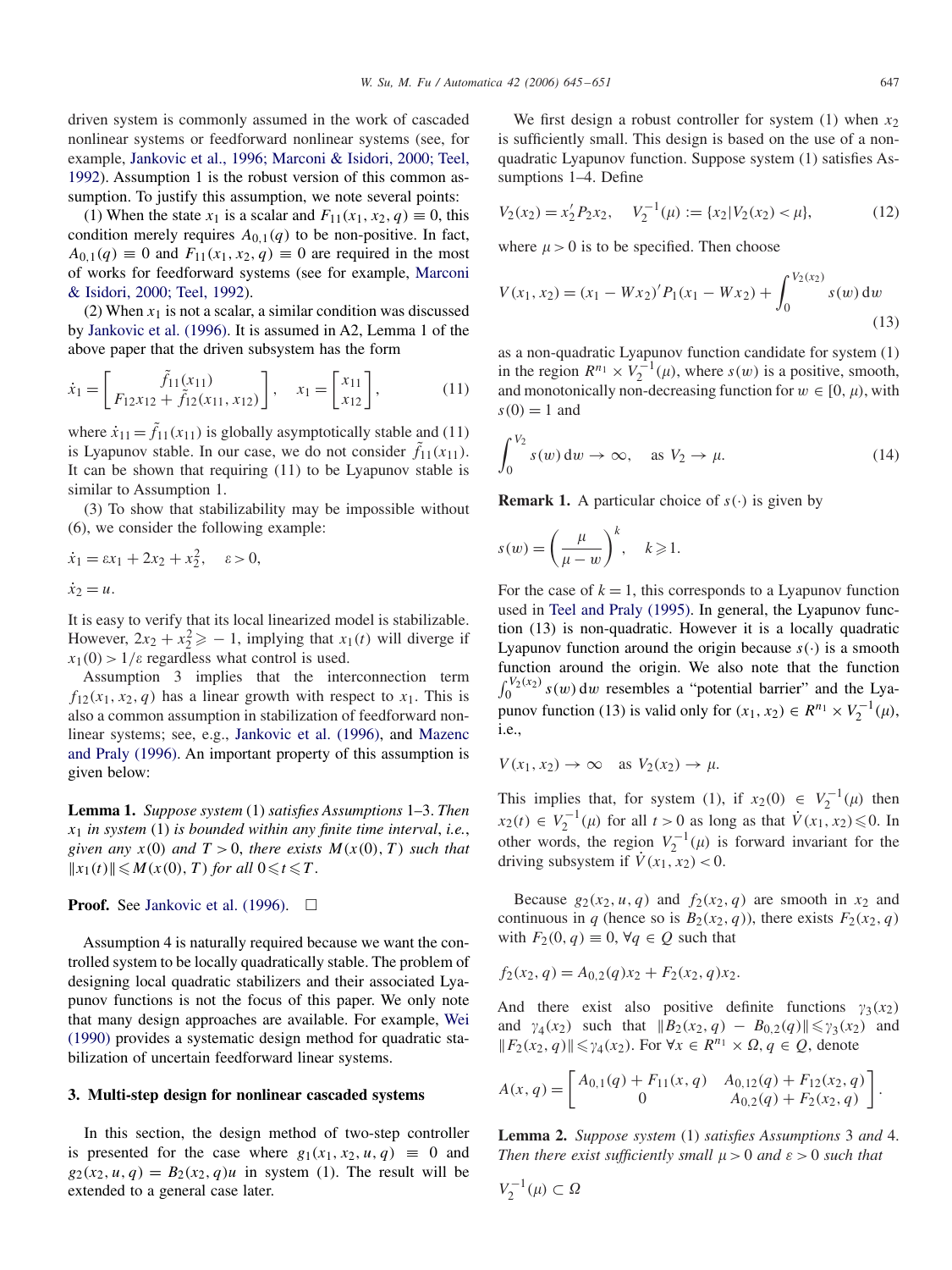*and it holds for* ∀*x* ∈  $R^{n_1} \times V_2^{-1}(\mu)$  *and* ∀*q* ∈ *Q*:

$$
P_0[A(x, q) + B(x_2, q)K] + [A(x, q) + B(x_2, q)K]'P_0
$$
  
< 
$$
< -\varepsilon I,
$$
 (15)

*where*  $B(x_2, q) = [0 \ B'_2(x_2, q)]'.$ 

**Proof.** From the structure of the matrix  $A(x, q)$ , we have

$$
P_0[A(x, q) + B(x_2, q)K] + [A(x, q) + B(x_2, q)K]'P_0
$$
  
=  $P_0[A_0(q) + B_0(q)K] + [A_0(q) + B_0(q)K]'P_0 + A(x, q),$ 

where  $A(x, a)$ 

$$
= P_0 \begin{bmatrix} F_{11}(x,q) & F_{12}(x_2,q) \\ 0 & F_2(x_2,q) \end{bmatrix} + \begin{bmatrix} F_{11}(x,q) & F_{12}(x_2,q) \\ 0 & F_2(x_2,q) \end{bmatrix}^T P_0
$$
  
+  $P_0[B(x_2,q) - B_0(q)]K + K'[B(x_2,q) - B_0(q)]'P_0$ 

and  $\Delta(x_1, 0, q) \equiv 0$  for  $\forall x_1 \in R^{n_1}$  and  $q \in Q$ .

Following Assumption 4, there exists an  $\varepsilon_1 > 0$  such that

$$
P_0[A(x, q) + B(x_2, q)K] + [A(x, q) + B(x_2, q)K]'P_0
$$
  
\$\leq -\varepsilon\_1 I + \Delta(x, q).

In addition, following Assumption 3 and the properties of *F*<sub>2</sub>(*x*<sub>2</sub>*, q*) and *B*(*x*<sub>2</sub>*, q*) − *B*<sub>0</sub>(*q*)*,* we have

$$
\Delta(x_1, x_2, q) \leq \gamma(x_2)I \tag{16}
$$

for some smooth and positive definite  $\gamma(x_2)$ . Hence,

$$
P_0[A(x, q) + B(x_2, q)K] + [A(x, q) + B(x_2, q)K]'P_0
$$
  
\$\leq -\varepsilon I \quad \forall \varepsilon \in (0, \varepsilon\_1),\$

when  $\mu$  is sufficiently small.  $\Box$ 

The derivative of  $V(x_1, x_2)$  along the trajectory of system (1) is given by

$$
\dot{V}(x_1, x_2) = x'[PA(x, q) + A'(x, q)P]x + 2x'PB(x_2, q)u,
$$
\n(17)

where

$$
P = \begin{bmatrix} P_1 & -P_1 W \\ -W'P_1 & s(V_2)P_2 + W'P_1 W \end{bmatrix}
$$

with its inverse given by

$$
S = \begin{bmatrix} P_1^{-1} + (s(V_2))^{-1}WP_2^{-1}W' & (s(V_2))^{-1}WP_2^{-1} \\ (s(V_2))^{-1}P_2^{-1}W' & (s(V_2))^{-1}P_2^{-1} \end{bmatrix}.
$$

Consider the following state feedback controller for  $\forall x_1 \in \mathbb{R}^{n_1}$ ,<br> $x_2 \in V^{-1}(u)$  $x_2 \in V_2^{-1}(\mu)$ :

$$
u_1(x_1, x_2) = (s(V_2(x_2)))^{-1} K_1 x_1 + [K_2 + (1 - (s(V_2(x_2)))^{-1}) K_1 W] x_2
$$

and denote that

$$
\bar{V}_2^{-1}(\rho\mu) := \{x_2 | V_2(x_2) \le \rho\mu\},\tag{18}
$$

where  $\rho \in (0, 1)$  is a given constant. We have the following main result:

**Theorem 1.** *Suppose that system* (1) *satisfies Assumptions* 1–4. *Then the closed-loop system controlled by the following controller*

$$
u = \begin{cases} u_0(x_2), & 0 \le t < T, \\ u_1(x_1, x_2), & T \le t < \infty \end{cases}
$$
 (19)

*is robustly globally asymptotically stable and locally quadratically stable where*  $T = 0$  *if*  $x_2(0) \in \overline{V}_2^{-1}(\rho\mu)$ , *otherwise*, *T is the first moment when*  $V_2(x_2) = 0$ *the first moment when*  $V_2(x_2) = \rho \mu$ .

**Proof.** First, we consider the case where  $x_2(0) \in \overline{V}_2^{-1}(\rho\mu)$  and  $u_1(x_1, x_2)$  is annited. It will be shown that the state *x* can be  $u_l(x_1, x_2)$  is applied. It will be shown that the state *x* can be state by the controller  $u_l(x_1, x_2)$  to zero while the state *x* steered by the controller  $u_1(x_1, x_2)$  to zero while the state  $x_2$ <br>is kept within  $V^{-1}(u)$ . Denoting  $z = [z' \ z']' = Px$ . Eq. (17) is is kept within  $V_2^{-1}(\mu)$ . Denoting  $z = [z'_1 \ z'_2]' = Px$ , Eq. (17) is written as

$$
\dot{V}(x_1, x_2) = z'[A(x, q)S + SA'(x, q)]z + 2z'B(x_2, q)u.
$$

Denote 
$$
(s(V_2(x_2)))^{-1}
$$
 by  $s^{-1}$  and let

$$
u = K_1 x_1 + K_2 x_2 + v.
$$

Then,

$$
\dot{V}(x_1, x_2) = z' \{ [A(x, q) + B(x_2, q)K] S + S[A(x, q) + B(x_2, q)K]' \} z + 2z' B(x_2, q) v.
$$
\n(20)

It follows from Lemma 2 that the matrices  $A(x, q)$  and  $B(x_2, q)$ <br>satisfy inequality (15) Moreover, rewrite (15) and S as satisfy inequality (15). Moreover, rewrite (15) and *S* as

$$
[A(x, q) + B(x2, q)K]S0 + S0[A(x, q) + B(x2, q)K]'
$$
  
< 
$$
< - \varepsilon S02 \quad \forall x \in \mathbb{R}^{n_1} \times V_2^{-1}(\mu) \quad \forall q \in \mathcal{Q}
$$
 (21)

and

$$
S = s^{-1}S_0 + (1 - s^{-1}) \begin{bmatrix} P_1^{-1} & 0\\ 0 & 0 \end{bmatrix},
$$
 (22)

respectively, where  $S_0 = P_0^{-1}$ . Note the fact that  $B_1(x_1, x_2, q) \equiv 0$  in the case under consideration. Substituting (21) and (22) 0 in the case under consideration. Substituting (21) and (22) into (20) leads to

$$
\dot{V}(x_1, x_2)
$$
  
= 2s<sup>-1</sup>z'(A(x, q) + B(x<sub>2</sub>, q)K)S<sub>0</sub>z + 2z'B(x<sub>2</sub>, q)v  
+ 2(1 - s<sup>-1</sup>)z'\n
$$
\left\{ A(x, q) + \begin{bmatrix} 0 \\ B_2(x_2, q) \end{bmatrix} K \right\}
$$
  

$$
\times \begin{bmatrix} P_1^{-1} & 0 \\ 0 & 0 \end{bmatrix} z.
$$

Considering the structure of the matrix  $A(x, q)$ , this equality is rewritten

$$
\dot{V}(x_1, x_2) = 2s^{-1}z'(A(x, q) + B(x_2, q)K)S_0z
$$
  
+ 2(1 - s<sup>-1</sup>)z'<sub>2</sub>B<sub>2</sub>(x<sub>2</sub>, q)(K<sub>1</sub>x<sub>1</sub> - K<sub>1</sub>Wx<sub>2</sub>)  
+ 2(1 - s<sup>-1</sup>)z'<sub>1</sub>[A<sub>1</sub>(x, q)P<sub>1</sub><sup>-1</sup>]z<sub>1</sub>  
+ 2z'<sub>2</sub>B<sub>2</sub>(x<sub>2</sub>, q)v.

Let  $v = -(1 - s^{-1})(K_1x_1 - K_1Wx_2)$ . We have

$$
\dot{V}(x_1, x_2) = 2s^{-1}z'(A(x, q) + B(x_2, q)K)S_0z \n+ 2(1 - s^{-1})z'_1[A_1(x, q)P_1^{-1}]z_1.
$$
\n(23)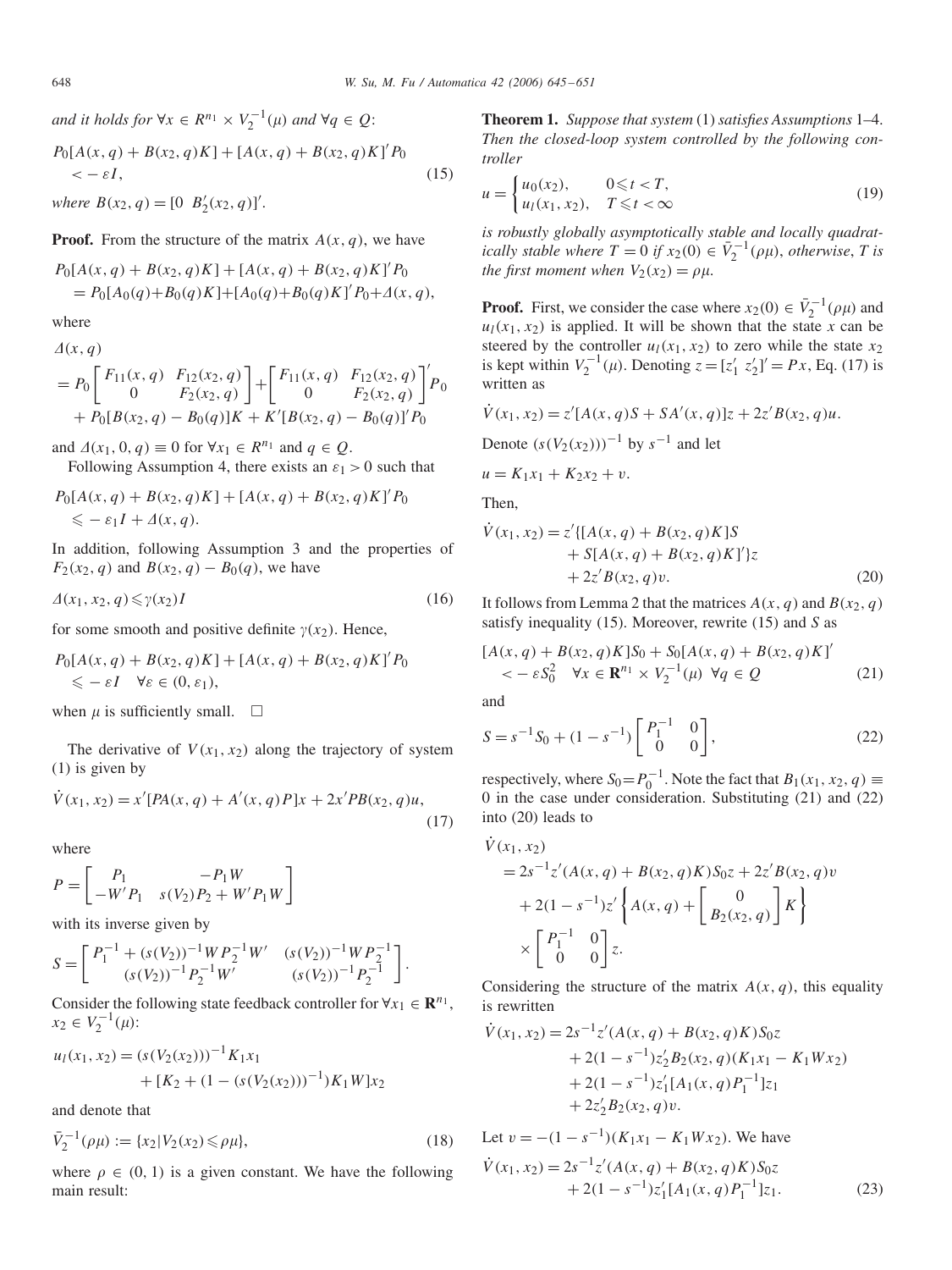Applying (21) and Assumption 1 into (23), we get,

$$
\dot{V}(x_1, x_2) \leqslant -\varepsilon (s(V_2))^{-1} \lambda_{\min} (PS_0^2 P) x' x. \tag{24}
$$

In particular, we have

$$
\dot{V}(x_1, x_2) < 0 \quad \forall x \in \mathbf{R}^{n_1} \times V_2^{-1}(\mu) - \{0, 0\}.
$$

Hence, it holds

*V*(*x*<sub>1</sub>(*t*)*, x*<sub>2</sub>(*t*)) ≤ *V*(*x*<sub>1</sub>(0)*, x*<sub>2</sub>(0)) ∀*t* ≥ 0.

Using (13), the above inequality gives

$$
\int_0^{V_2(x_2(t))} s(w) dw \leqslant V(x_1(0), x_2(0)) \quad \forall t \geqslant 0.
$$

From property (14) of the function  $s(\cdot)$ , the above inequality implies  $x_2(t) \text{ ∈ } V_2^{-1}(\mu)$ ,  $\forall t > 0$ , i.e.,  $V_2^{-1}(\mu)$  is forward in-<br>variant for the driving subsystem with the controller  $u_1(x_1, x_2)$ . variant for the driving subsystem with the controller  $u_1(x_1, x_2)$ . Therefore,  $(24)$  further implies that the state *x* is asymptotically steered to zero by the controller  $u_l$  while the state  $x_2$  remains in  $V_2^{-1}(\mu)$ . From (24), we have

$$
\dot{V}(x_1, x_2) \leqslant -\bar{\varepsilon}x'x \quad \forall x \in \mathbf{R}^{n_1} \times \bar{V}_2^{-1}(\rho \mu),\tag{25}
$$

where

$$
\bar{\varepsilon} = \min_{x_2 \in \bar{V}_2^{-1}(\rho\mu)} \varepsilon(s(V_2))^{-1} \lambda_{\min}(PS_0^2 P).
$$

The robust local quadratic stability follows from (25) and the fact that  $V(x_1, x_2)$  is locally quadratic.

Next, the case where  $x_2(0) \notin \overline{V}_2^{-1}(\rho\mu)$  is considered. It fol-<br>ws from Assumption 2 and Lemma 1 that rs is steered to the lows from Assumption 2 and Lemma 1 that  $x_2$  is steered to the origin by  $u_0(x_2)$  asymptotically while  $x_1$  is bounded, thus there exists a finite time *T* such that  $V_2(x_2(T)) = \rho \mu$ . At *T*, the controller is switched to  $u_1(x_1, x_2)$ . It is shown in the first part of the proof that the state  $x$  is then steered to zero asymptotically by the controller. Therefore, this theorem is proven.  $\Box$ 

**Remark 2.** The controller (19) has the following special property:  $u(t)$  is a function of the state  $x(t)$  and initial state  $x<sub>2</sub>(0)$ . This is because the switching time *T* depends on  $x_2(0)$ . However, *u* is time-invariant in the sense that the function does not change when the initial time is shifted. This is because system (1) and the two controllers  $u_0(x_2)$  and  $u_1(x_1, x_2)$  are all time-invariant, which imply that the switching time *T* is also time-invariant. Since controller (19) is time-invariant, the stability result in Theorem 1 is also uniform with respect to the initial time (see notions of uniform stability in [Khalil, 1996,](#page-6-0) pp. 134–135).

**Remark 3.** Although the switching decision in (19) is time based, this controller is not open loop because the switching time is a function of the state  $x_2$ . This point is important because the feedback nature of the controller gives some inherent robustness against possible small feedback noises. More precisely, the role of the parameter  $\rho$  is tolerate "small" feedback noises. The smaller the value of  $\rho$ , the larger the error margin is for the switching time *T*.

**Remark 4.** We comment that system (1) is assumed to have no additive input disturbances. If such a disturbance exists, the controller in Theorem 1 may experience a potential problem that state *x*<sub>2</sub> of the driving subsystem may leave  $V_2^{-1}(\mu)$ . One simple remedy is to reset the controller back to  $\mu_2(x_1)$  whenever simple remedy is to reset the controller back to  $u_0(x_2)$  whenever  $x_2$  leaves  $V_2^{-1}(\mu)$ . If the disturbance has a finite  $L_2$  norm, it can be argued that the result in Theorem 1 will still be valid can be argued that the result in Theorem 1 will still be valid.

Now, we extend the result in Theorem 1 to the case where  $g_1(x_1, x_2, u, q) \neq 0$  and  $g_2(x_2, u, q)$  is not linear in *u*.<br>To deal with this case, we introduce a new state yest

To deal with this case, we introduce a new state vector  $x_3 =$  $u \in \mathbb{R}^m$  and a new control input  $v = \dot{x}_3$ . Then system (1) can be rewritten as

$$
\begin{aligned} \n\dot{x}_1 &= f_1(x_1, q) + f_{12}(x_1, x_2, q) + g_1(x_1, x_2, x_3, q), \\ \n\dot{x}_2 &= f_2(x_2, q) + g_2(x_2, x_3, q), \\ \n\dot{x}_3 &= v. \n\end{aligned} \tag{26}
$$

Effectively, this allows the dynamics of  $x_2$  and  $x_3$  to form a new driving subsystem, and the new control input *v* does not appear the driven subsystem. Notice the fact that the function  $g_1(x_1, x_2, x_3, q)$  is smooth in  $x_1, x_2, x_3$  and continuous in *q* while *g*<sub>1</sub>(*x*<sub>1</sub>*, x*<sub>2</sub>*,* 0*, q*) ≡ 0 for ∀*x*<sub>1</sub> ∈ **R**<sup>*n*<sub>1</sub></sup>, ∀*x*<sub>2</sub> ∈ **R**<sup>*n*<sub>2</sub></sup> and ∀*q* ∈ *Q*. We have

$$
g_1(x_1, x_2, x_3, q) = [B_{0,1}(q) + F_{13}(x_1, x_2, x_3, q)]x_3,
$$

where  $F_{13}(x_1, x_2, x_3, q)$  is smooth in  $x_1, x_2, x_3$  and continuous in  $q$ ,  $B_{0,1}(q)$  is continuous in  $q$ . Moreover, there exists a smooth and positive definite function  $\gamma_5(x_1, x_2, x_3)$  such that

$$
||F_{13}(x_1,x_2,x_3,q)|| \leq \gamma_5(x_1,x_2,x_3).
$$

To solve the robust stabilization problem for system (1), a linear growth of  $F_{13}(x_1, x_2, x_3, q)$  on  $x_1$  is only required for the matrix function. But, for the sake of simplicity, we assume that:

**Assumption 5** (*Extension growth constraint*). The function  $\gamma_5(x_1, x_2, x_3)$  is independent from  $x_1$ , hence will be denoted<br>by  $\gamma_5(x_2, x_3)$ by  $\gamma_5(x_2, x_3)$ .

The local linearized model of the system is given by

$$
\begin{bmatrix} \dot{x}_1 \\ \dot{x}_2 \\ \dot{x}_3 \end{bmatrix} = \begin{bmatrix} A_{0,1}(q) & A_{0,12}(q) & B_{0,1}(q) \\ 0 & A_{0,2}(q) & B_{0,2}(q) \\ 0 & 0 & 0 \end{bmatrix} \begin{bmatrix} x_1 \\ x_2 \\ x_3 \end{bmatrix} + \begin{bmatrix} 0 \\ 0 \\ I \end{bmatrix} v,
$$
\n(27)

in the region  $R^{n_1} \times V_2^{-1}(\mu) \times [-\alpha, \alpha]^m$  where  $[-\alpha, \alpha]^m \subset \mathbb{R}^m$ ,<br>every element of a vector from  $[-\alpha, \alpha]^m$  belongs to  $[-\alpha, \alpha]$  and every element of a vector from  $[-\alpha, \alpha]^m$  belongs to  $[-\alpha, \alpha]$  and  $\alpha$  is a sufficiently small positive constant  $\alpha$  is a sufficiently small positive constant.

**Lemma 3.** *Suppose that Assumption* 4 *holds. Then*, *the local linearized model* (27) *is quadratically stabilizable by*

$$
v=-\gamma(x_3-Kx)
$$

*for a sufficiently large*  $\gamma > 0$ . *Furthermore*,  $P_1$ , *the* (1, 1)-*block of the (1 xanyov matrix* (9) *can still be the* (1 1)-*block of the of the Lyapunov matrix* (9), *can still be the (*1*,* <sup>1</sup>*)*-*block of the Lyapunov matrix for* (27).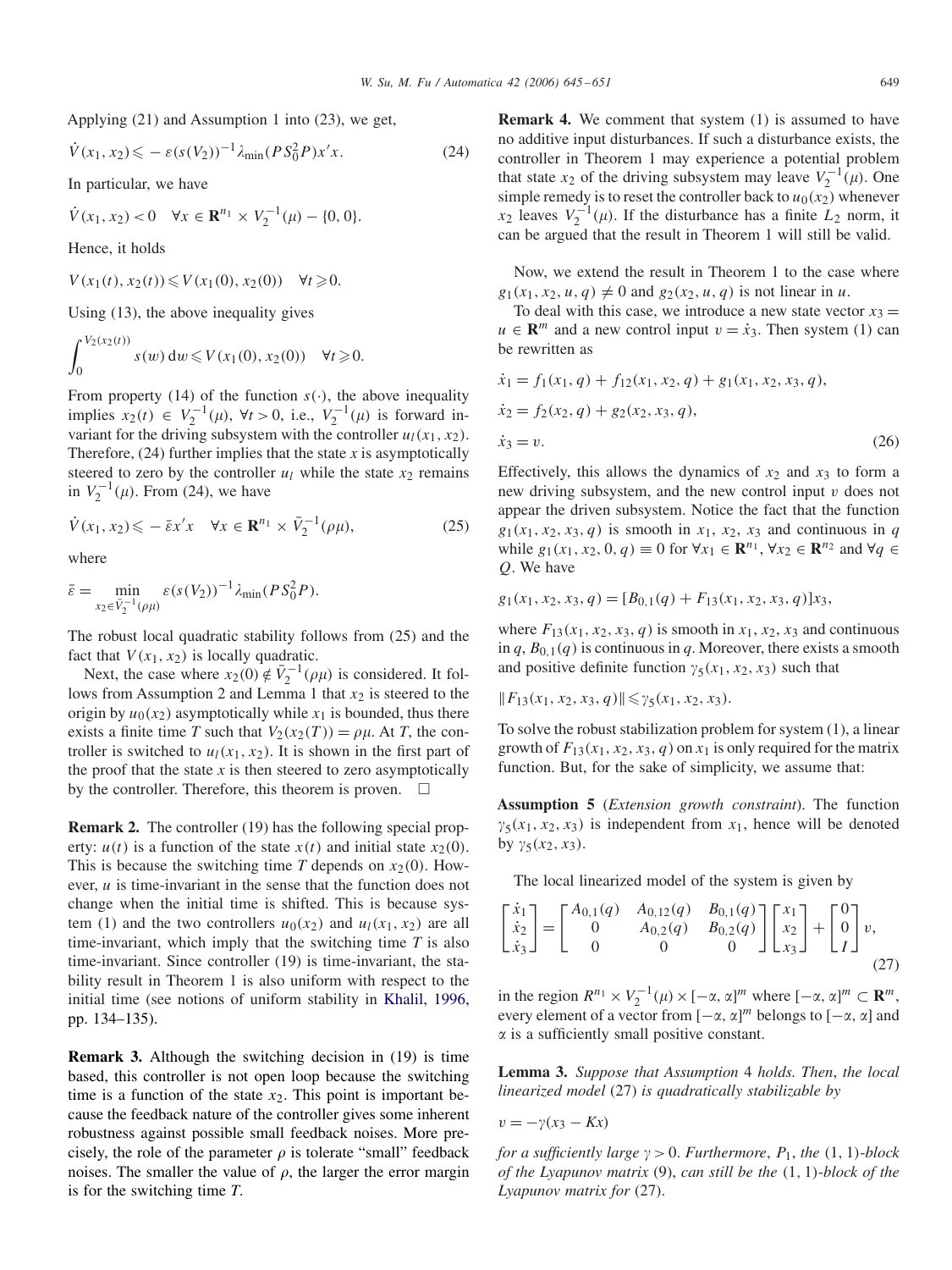**Proof.** From Assumption 4, we know that

$$
[A_0(q) + B_0(q)K]'(P_0 + \delta P_0)
$$
  
+  $(P_0 + \delta P_0)[A_0(q) + B_0(q)K] < 0$ 

for all  $q \in Q$ , provided that  $\delta P_0$  is sufficiently small. Choose a Lyapunov function for (27) as follows:

$$
V_0(x_1, x_2, x_3) = x'(P_0 + \delta P_0)x + \varepsilon (x_3 - Kx)'(x_3 - Kx)
$$

for some  $\varepsilon > 0$ . Its derivative along the trajectory of (27) is given by

$$
\dot{V}_0 = 2x'(P_0 + \delta P_0)(A_0(q)x + B_0(q)x_3) + 2\varepsilon(x_3 - Kx)'(v - K(A_0(q)x + B_0(q)x_3)).
$$

Letting  $\bar{x}_3 = x_3 - Kx$ , we have

$$
\dot{V}_0 = 2x'(P_0 + \delta P_0)(A_0(q) + B_0(q)K)x \n+ 2x'(P_0 + \delta P_0)B_0(q)\bar{x}_3 - 2\varepsilon \bar{x}_3'K(A_0(q) + B_0(q)K)x \n+ 2\varepsilon \bar{x}_3'(v - KB_0(q)\bar{x}_3).
$$

Take  $v = -\gamma \bar{x}_3 = -\gamma (x_3 - Kx)$ . It is easy to verify that  $\dot{V}_0 < 0$ ,  $\forall a \in \Omega$  when  $y > 0$  is sufficiently large. Hence, system (27)  $\forall q \in Q$  when  $\gamma > 0$  is sufficiently large. Hence, system (27) is quadratically stabilizable. To verify that  $P_1$  can still be the is quadratically stabilizable. To verify that  $P_1$  can still be the *(*1*,* <sup>1</sup>*)*-block of the Lyapunov matrix for (27), we simply take  $\delta P_0 = -\varepsilon K' K$  and  $\varepsilon$  sufficiently small. This gives  $V_0(x_1, 0, 0) =$ <br> $V_0(x_1, 0, 0) =$  $x_1' P_1 x_1$ .  $\Box$ 

The stabilizing controller for (1) again consists of two parts: first, the global controller  $u_0(x_2)$  is applied to (1) until  $x_2$  is sufficiently small in some finite time *T*. Due to Assumption 2 that  $u_0(x_2)$  is a smooth function,  $u_0(x_2(T)) = x_3(T)$  also belongs to a sufficiently small neighborhood at the origin in  $\mathbb{R}^m$ . Then treat the subsystem associated with  $x_2$  and  $x_3$  as a new driving system. Now apply Theorem 1 to come up with a controller  $v_l(x_1, x_2, x_3)$  for  $v(t)$ . The resulting controller

$$
u(t) = x_3(t) = \int_0^t v_l(x_1, x_2, x_3) dt
$$

will robustly stabilize system (1). This is summarized below:

**Theorem 2.** *Suppose that system* (1) *satisfies Assumptions* 1–4 *and* 5. *Then the system is robustly globally asymptotically stabilizable and locally quadratically stabilizable*.

**Proof.** The proof simply follows from Theorem 1 and Lemma 3.  $\Box$ 

#### **4. Simulation**

We now illustrate the design procedure in Section 3 by the following example:

$$
\begin{bmatrix} \dot{x}_1 \\ \dot{x}_2 \\ \dot{x}_3 \\ \dot{x}_4 \end{bmatrix} = \begin{bmatrix} -x_1 + x_2 + q_{13}x_3 + 0.5x_1x_4^2 + q_{14}x_4 \\ x_3 - q_{24}(x_4 - x_4^2) \\ x_4 \\ -2x_3 - 2x_4 + u \end{bmatrix},
$$
(28)

where  $q = [q_{13}, q_{14}, q_{24}] \in [-0.1, 0.1]^3$ . System (28) is the cascade interconnection of two subsystems cascade interconnection of two subsystems

$$
\begin{bmatrix} \dot{x}_1 \\ \dot{x}_2 \end{bmatrix} = \begin{bmatrix} -1 & 1 \\ 0 & 0 \end{bmatrix} \begin{bmatrix} x_1 \\ x_2 \end{bmatrix} + \begin{bmatrix} q_{13}x_3 + 0.5x_1x_4^2 + q_{14}x_4 \\ x_3 - q_{24}(x_4 - x_4^2) \end{bmatrix}
$$
(29)

and

$$
\begin{bmatrix} \dot{x}_3 \\ \dot{x}_4 \end{bmatrix} = \begin{bmatrix} 0 & 1 \\ -2 & -2 \end{bmatrix} \begin{bmatrix} x_3 \\ x_4 \end{bmatrix} + \begin{bmatrix} 0 \\ u \end{bmatrix}.
$$
 (30)

,

$$
V_1(x_1, x_2) = [x_1 \ x_2] P_1 \begin{bmatrix} x_1 \\ x_2 \end{bmatrix}, \quad P_1 = \begin{bmatrix} 5 & -5 \\ -5 & 7 \end{bmatrix}
$$

$$
V_2(x_3, x_4) = [x_3 \ x_4] P_2 \begin{bmatrix} x_3 \\ x_4 \end{bmatrix}, \quad P_2 = \begin{bmatrix} 6 & 3 \\ 3 & 3 \end{bmatrix}
$$

as Lyapunov functions of subsystems (29) and (30), respectively. Select  $\mu = 0.3$  to give

$$
V_2^{-1}(0.3) = \{(x_3, x_4)' | V_2(x_3, x_4) < 0.3\}.
$$

The matrices  $A(x, q)$  and  $B(x, q)$  are given by

$$
A(x,q) = \begin{bmatrix} -1 + 0.5x_4^2 & 1 & q_{13} & q_{14} \\ 0 & 0 & 1 & -q_{24}(1 - x_4) \\ 0 & 0 & 0 & 1 \\ 0 & 0 & -2 & -2 \end{bmatrix},
$$

 $B(x, q) = [0 \ 0 \ 0 \ 1]'$ .

Choose

$$
P_0 = \begin{bmatrix} 5 & -5 & -3 & -1 \\ -5 & 7 & 5 & 2 \\ -3 & 5 & 12 & 3 \\ -1 & 2 & 3 & 3 \end{bmatrix}, \quad K = \begin{bmatrix} 2 & -4 & -6 & -6 \end{bmatrix}.
$$

It is easily verified that (15) holds. Following Theorem 1, we obtain the robust controller as follows:

$$
u = \begin{cases} 0, & 0 \le t \le T, \\ (1 - 0.3333V_2)(2x_1 - 4x_2) \\ + (10.6667V_2 - 6)x_3 & t > T, \\ + (4.6667V_2 - 6)x_4, & \end{cases}
$$
(31)

where *T* is the first time when the state  $(x_3, x_4)'$  of sub-<br>system (30) enters the region  $\overline{V}^{-1}(\omega)$  and  $\omega = 0.8$  It is system (30) enters the region  $\bar{V}_2^{-1}(\rho\mu)$  and  $\rho = 0.8$ . It is verified that this controller is robustly alobelly asymptotverified that this controller is robustly globally asymptotically stabilizing. [Fig. 1](#page-6-0) shows the time response of the state  $(x_1, x_2, x_3, x_4)$  and the control input *u* of system (28) with initial state  $(x_1(0), x_2(0), x_3(0), x_4(0)) = (1, 1, 1, 1)$  and  $q_{13} = q_{14} = q_{24} = -0.1$ . We can see from [Fig. 1](#page-6-0) that the controller switches at about  $t = 2.2$  s.

# **5. Conclusion**

In this paper, we have studied the robust stabilization problem for a class of uncertain cascaded nonlinear systems. A two-step control design method is developed for the uncertain nonlinear systems. Although this method is conceptually